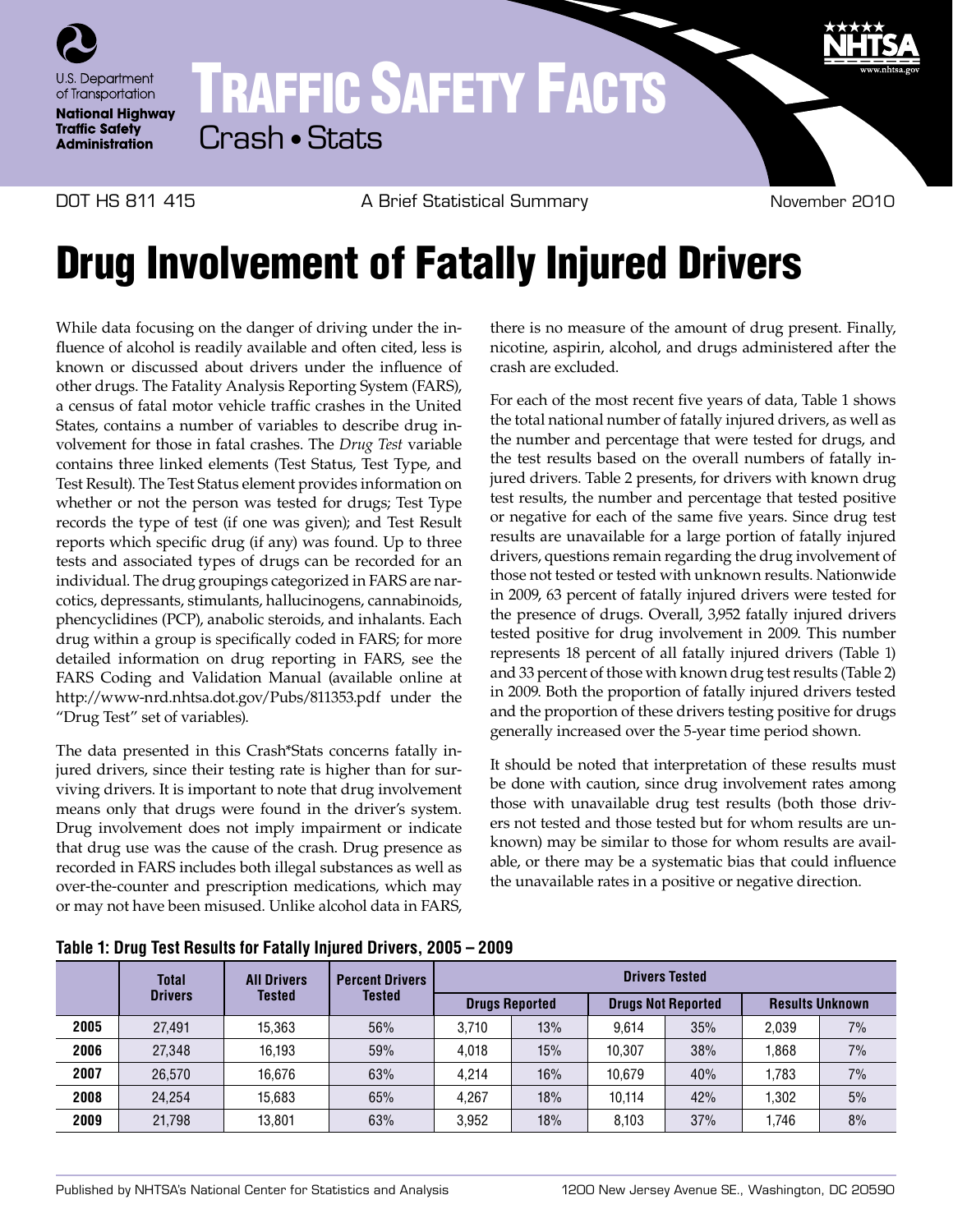|      | <b>Drivers Tested/Known Results</b> |       | <b>Drugs Reported</b> | <b>Drugs Not Reported</b> |     |  |
|------|-------------------------------------|-------|-----------------------|---------------------------|-----|--|
| 2005 | 13.324                              | 3.710 | 28%                   | 9.614                     | 72% |  |
| 2006 | 14.325                              | 4.018 | 28%                   | 10.307                    | 72% |  |
| 2007 | 14.893                              | 4.214 | 28%                   | 10.679                    | 72% |  |
| 2008 | 14.381                              | 4.267 | 30%                   | 10.114                    | 70% |  |
| 2009 | 12,055                              | 3,952 | 33%                   | 8.103                     | 67% |  |

## **Table 2: Drug Test Results for Fatally Injured Drivers With Known Results, 2005 – 2009**

The frequency of drug testing of fatally injured drivers in 2009 is shown for each State in Table 3. States vary widely in the percentage of fatally injured drivers that are reported to be tested for drugs. In 2009, Maine did not report any tests, and Mississippi reported only 2 percent tested. A number of States report testing of more than 80 percent of fatally injured drivers. Data for Massachusetts shows unknown testing status for 44 percent of fatally injured drivers in 2009, while 17 States and Puerto Rico report no drivers with unknown testing status. National totals in both tables exclude Puerto Rico.

It is important to note that States may differ in their determination of the presence or absence of a drug. Differing State and local laws, policies, and practices regarding drug test practices can introduce inconsistencies. States as well as jurisdictions within a State may test for different drugs, use different test types, and/or employ different concentration thresholds for determining a positive test result. Another challenge for the collection of information about drugs in fatal crashes is the police accident report (PAR) itself. PARs vary across jurisdictions, creating disparities in reporting, resulting in possible variation in the reported number of crashes involving drugged driving. Additional data limitations include the variation across jurisdictions in the availability of toxicology lab work by the time the FARS file is closed as well as the possibility of contaminated test samples resulting in unknown test results. Any national or State count of drug-involved crashes should be interpreted with these limitations in mind due to potential under-reporting in some States and over-reporting in others.

For more information regarding the above reported data, contact NCSA at 202-366-4198, or toll free at 800-934-8517. This issue of Crash\*Stats and other general information on highway traffic safety may be accessed by Internet users at [www-nrd.nhtsa.dot.gov/cats/index.aspx](http://www-nrd.nhtsa.dot.gov/cats/index.aspx).